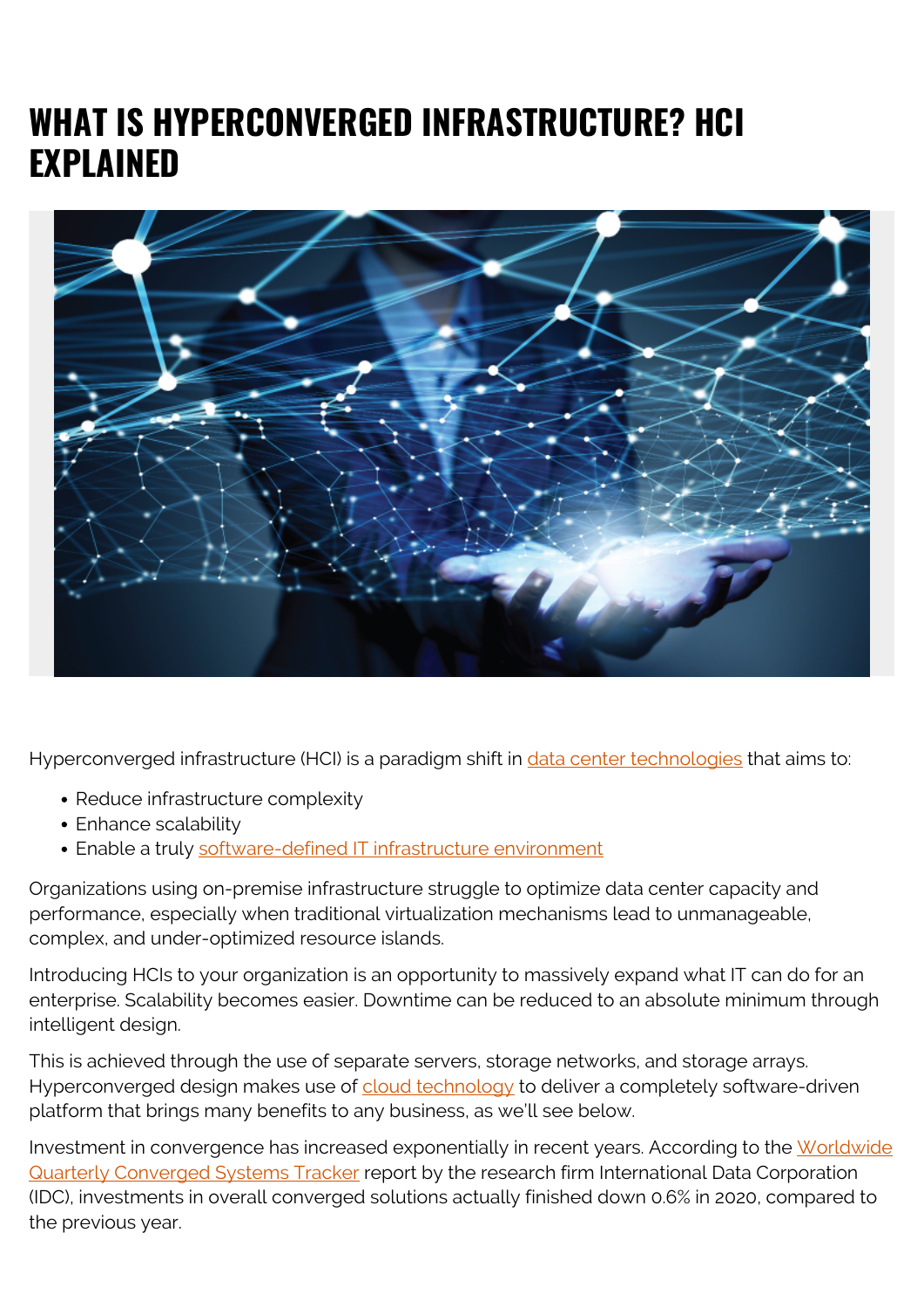The bright spot, though, is around HCI. In fact, HCI system sales increased 7.4% year over year—a marked acceleration over the last several quarters.

So, what's the buzz all about? In this article, we'll look at:

- [HCI](#page--1-0)
- [Why "hyper"?](#page--1-0)
- [CI vs HCI](#page--1-0)
- [Who HCI is for](#page--1-0)
- [Benefits](#page--1-0)
- [What HCI means for business](#page--1-0)

### **What is hyperconverged infrastructure?**

HCI is an IT framework that involves [virtualizing](https://blogs.bmc.com/blogs/it-virtualization/) all the [hardware elements](https://blogs.bmc.com/blogs/what-is-it-infrastructure-and-what-are-its-components/) in a conventional data center environment. This allows you to centrally manage the integrated infrastructure resources within a software-defined architecture.

Using commercial off-the-shelf servers, virtualization is applied to:

- Computing
- Storage
- Wider network resources

Hyperconverged infrastructure solutions are designed to bring economic and performance advantages to data centers. With HCI, a private data center can now operate as a scalable, highperformance, [reliable](https://blogs.bmc.com/blogs/reliability-vs-availability/), and [always available](https://blogs.bmc.com/blogs/high-availability/) cloud-like infrastructure.

*(Learn more about [software-driven data centers](https://blogs.bmc.com/blogs/what-is-a-software-defined-data-center/), or SDDCs.)*

# **What's "hyper" about HCI?**

The "hyper" in the name can be a little misleading. HCI isn't necessarily better than a converged infrastructure (CI). However, for large, virtual machine (VM)-oriented companies, HCI can:

- Improve efficiency
- Practically eliminate downtime
- Make scalability as easy as sending an email

CI is the hardware-based approach to infrastructure. It still simplifies data center management, but it is built by using hardware to bring multiple business processes together.

These processes work like hardware building blocks—each component can be separated and reverted to a more traditional model.

HCI is "hyper" because everything is software-defined. As all technology is completely integrated, it cannot be broken down into separate components. This means that when you commit to the software-based approach, reverting can be difficult.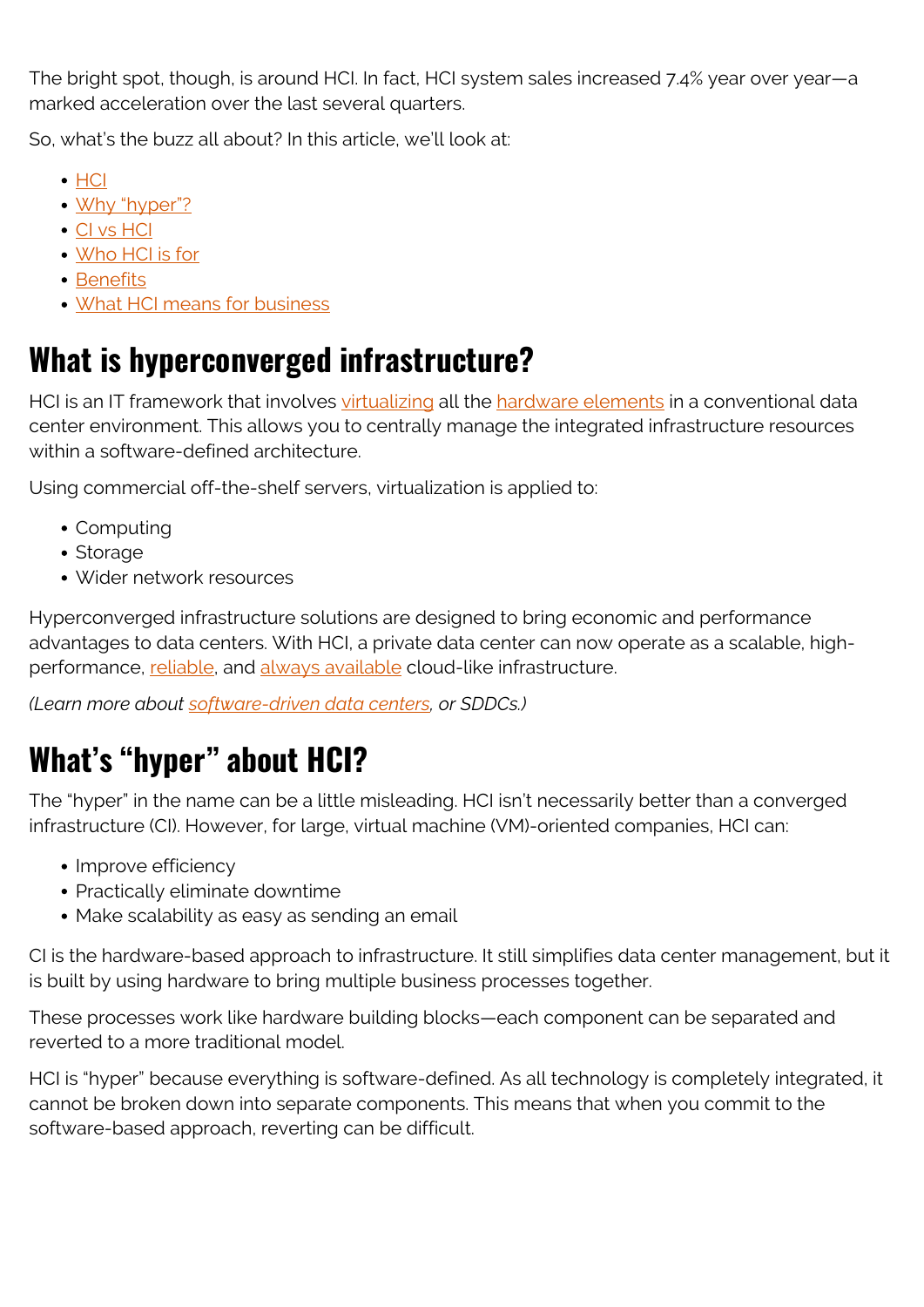

### **Is HCI better than a regular CI?**

Generally speaking, if HCI is regarded as better than a regular converted infrastructure, it's for these reasons:

- **Easier configuration.** With the traditional converged infrastructure, the underlying elements of the virtualized system are preconfigured, prepackaged, and bundled into a single virtualized system. To meet the operational requirements of different workloads, these systems must be re-configured, optimized, and protected.
- **Easier management.** Convergence only facilitates the purchase and upgrade cycles while the technical problems associated with the infrastructure remain unsolved. From an end-user perspective, HCI offers seamless management and integration of the infrastructure components with minimal user intervention.
- **Easier elasticity.** The resulting VM-centric operations make the data center more elastic to meet varying business demands, help protect data amid fault-prone infrastructure operations, and ensure high IT service availability.
- **Easier multi-vendor approaches.** HCI relies on using compute, storage, and networking devices as virtualized, software-centric, and integrated commodities that may be supported by multiple vendors. This allows for a [multi-cloud strategy](https://blogs.bmc.com/blogs/multi-cloud-strategy/) within your infrastructure.

*(Read our [full comparison of CIs and HCIs](https://blogs.bmc.com/blogs/converged-infrastructure-vs-hyper-converged-infrastructure/).)*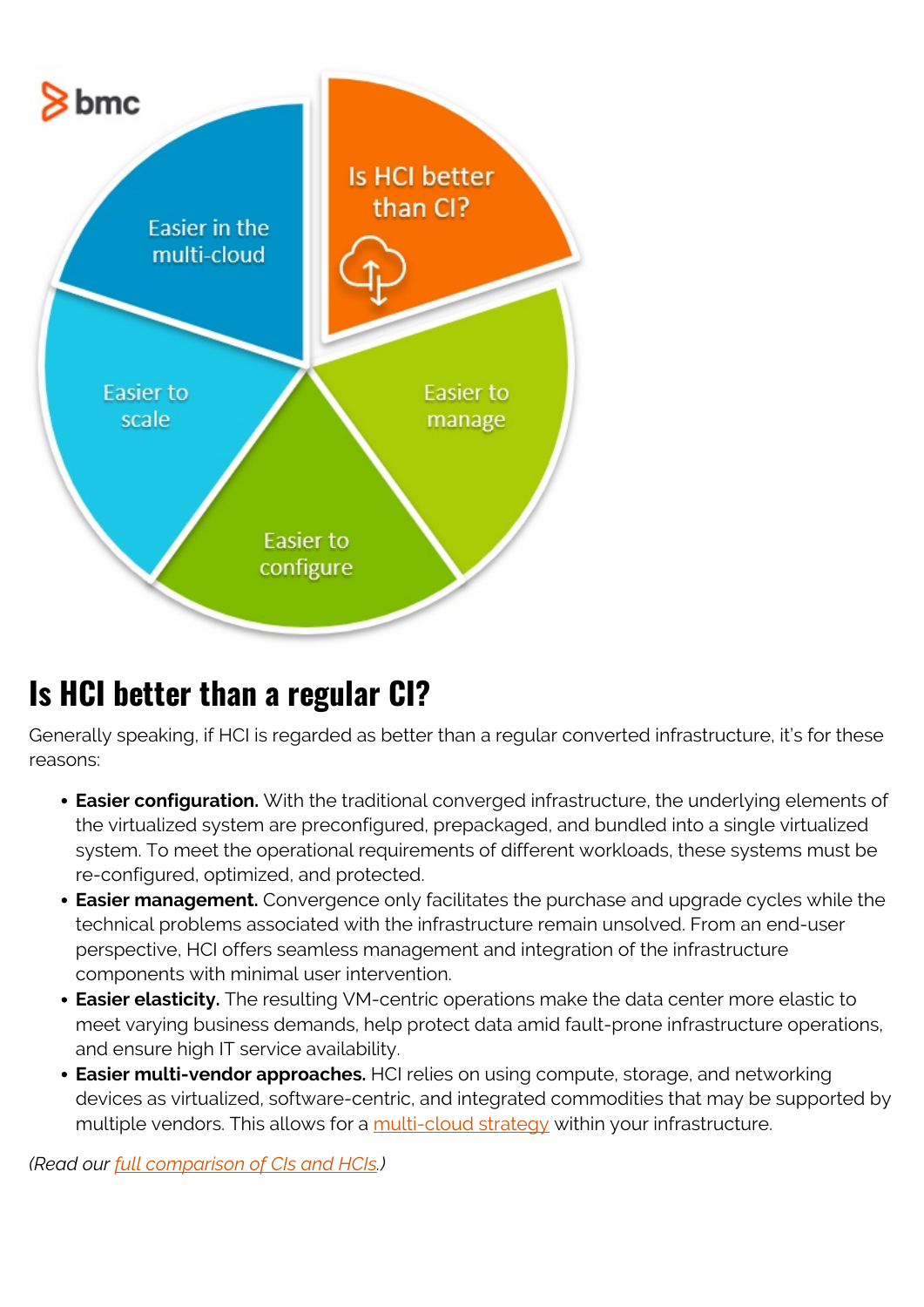# **Is HCI right for my company?**

Hyperconvergence is an innovation.

By applying the principles of virtualization and convergence to discrete elements of the infrastructure individually, not as a prepackaged or bundled product, we create opportunities for new data center concepts.

The processing, networking, storage and other hardware resources are federated and can be provisioned, managed, and configured automatically within a software-defined and virtualized environment.

Software technologies can dynamically provision the functionality of the underlying infrastructure resources to different workloads and apps as required. As a result, the hardware resources can be pushed to their maximum to support:

- Scalability
- Security
- Cost efficiency

## **Benefits of hyperconverged infrastructure**

By now, the value of HCI might already be clear. Here are the most common benefits organizations see when moving to hyperconvergence: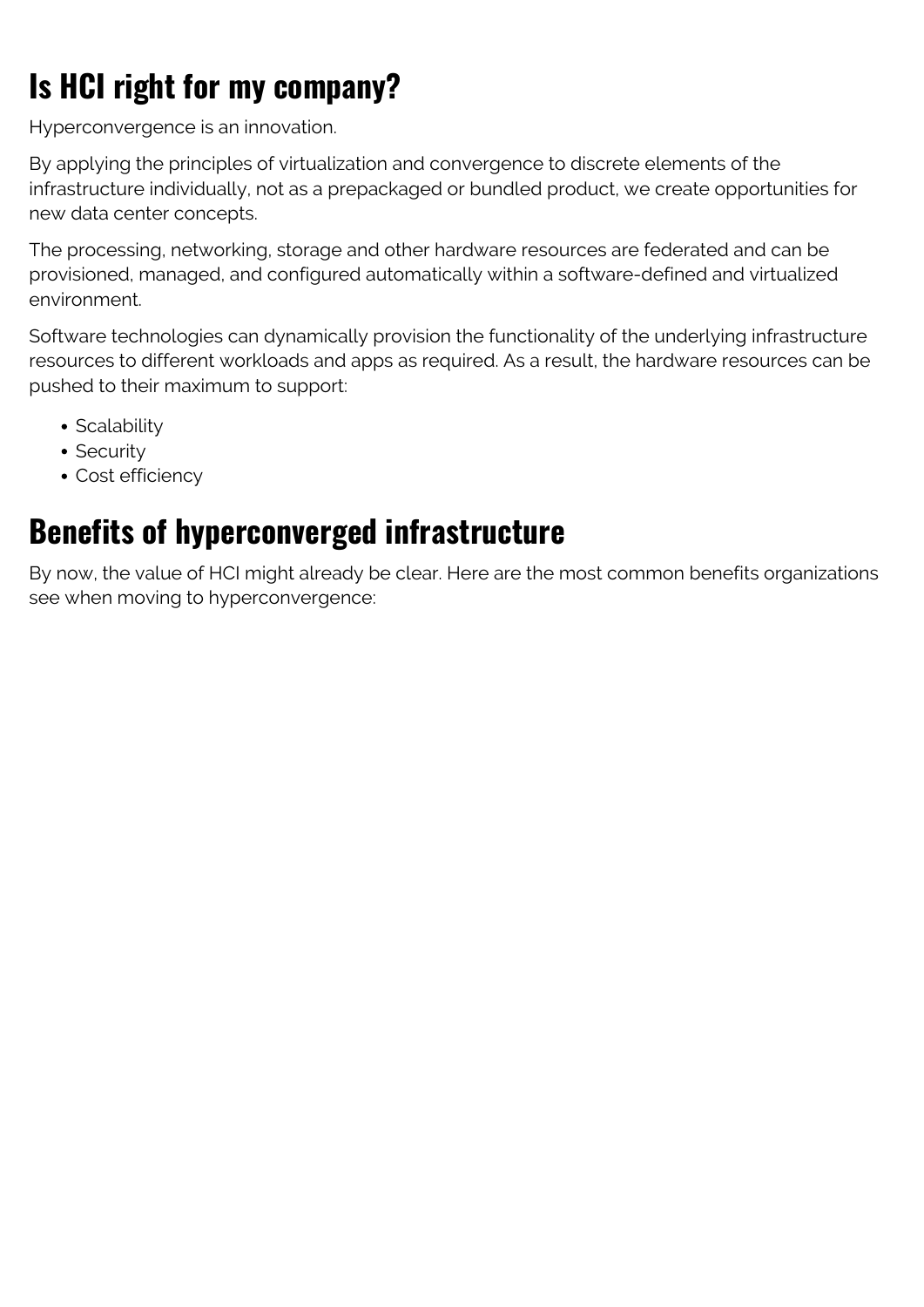

#### **Data center consolidation**

HCI lets organizations replace monolithic storage and networking environments with consolidated infrastructure resources to make the most of their data center investments.

Data center consolidation enables centralized management through automated software, which:

- Reduces the complexity for IT managers
- Simplifies the network architecture

This capability is crucial in scaling the infrastructure effectively. Organizations can increase system capacity by adding nodes to the existing HCI system *without* individually applying the configuration, security, and management protocols for every hardware or device.

#### **Software-centric architecture**

With software-defined infrastructure operations, policies that govern workload processes aren't tied to specific underlying infrastructure hardware components.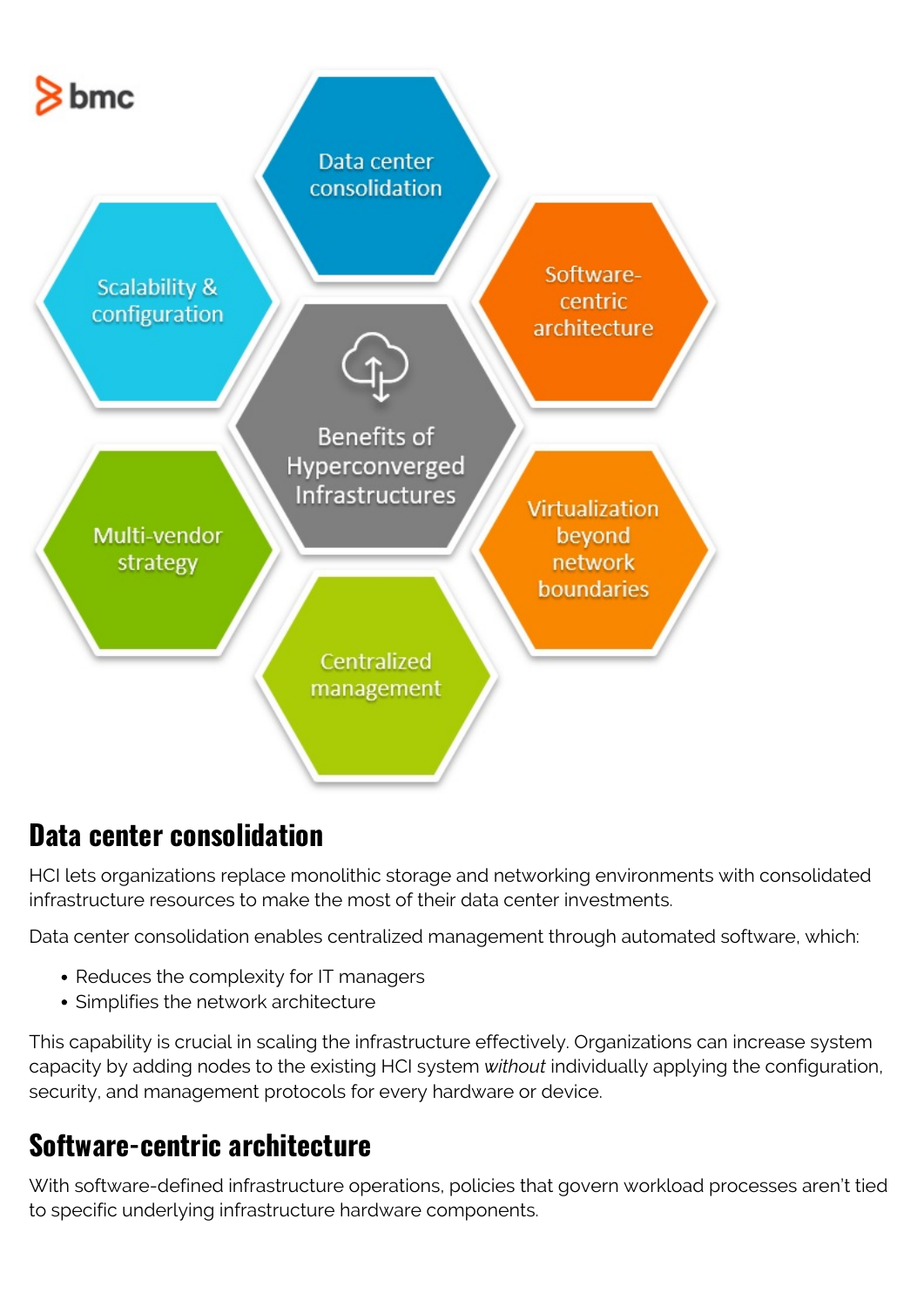That means you don't have to reconfigure your policies every time the workload moves between data center storage instances or when adding new hardware. The software-centric design ensures that the policies are defined and maintained at the abstracted software level of a consolidated infrastructure, instead of being tied with individual hardware products.

This software-centric design means organizations can leverage [automation capabilities](https://blogs.bmc.com/blogs/it-automation/) to manage, protect, and scale the infrastructure in response to varying workload requirements.

#### **Virtualization beyond network boundaries**

HCI removes the barriers that emerge due to traditional virtualization methodologies.

The integrated compute, storage, and network systems operate as modular components that can be added to scale out the infrastructure.

Unlike converged infrastructure, where storage is tied to the hardware components, the hyperconverged infrastructure may distribute the storage controller functionality across the infrastructure nodes [as a software service](https://blogs.bmc.com/blogs/itaas-it-as-a-service/).

The mechanism of software-defined storage configures the entire pool of storage resources available within a virtualized environment. As a result, storage management functionality is simplified and can be applied to the entire infrastructure as an automated software-driven process.

#### **Centralized management**

For infrastructure systems operating a distributed data plane, and [virtual machines \(VMs\) or](https://blogs.bmc.com/blogs/containers-vs-virtual-machines/) [container-based apps](https://blogs.bmc.com/blogs/containers-vs-virtual-machines/) running compute, storage, and networking across a cluster of nodes, HCI offers a single and unified management plane.

Unlike traditional converged or standard virtualized infrastructure deployments, you don't need individual management consoles for different hardware or virtualized resources.

While the nodes continue to operate as individual federated systems, the infrastructure and data management operations are standardized across the aggregated resources and controlled within a single, unified user interface (UI).

### **What HCI means for your business**

To thrive in our fast-growing, connected, and data-driven economy, the IT infrastructure powering your products and services must offer high agility, scalability, and flexibility to address fast-evolving market needs.

With a converged infrastructure, organizations can:

- Leverage the software layer to use low-cost commodity hardware
- Reduce concerns about [vendor lock-in](https://blogs.bmc.com/blogs/vendor-lock-in/)

Centralized management and infrastructure-wide integration of system resources controlled from a single pane of glass console makes the job easier for IT security and management personnel.

With the resulting improvements, IT can respond to changing business needs faster. A single administrative umbrella can be used to control infrastructure scale-out, workload migration, and